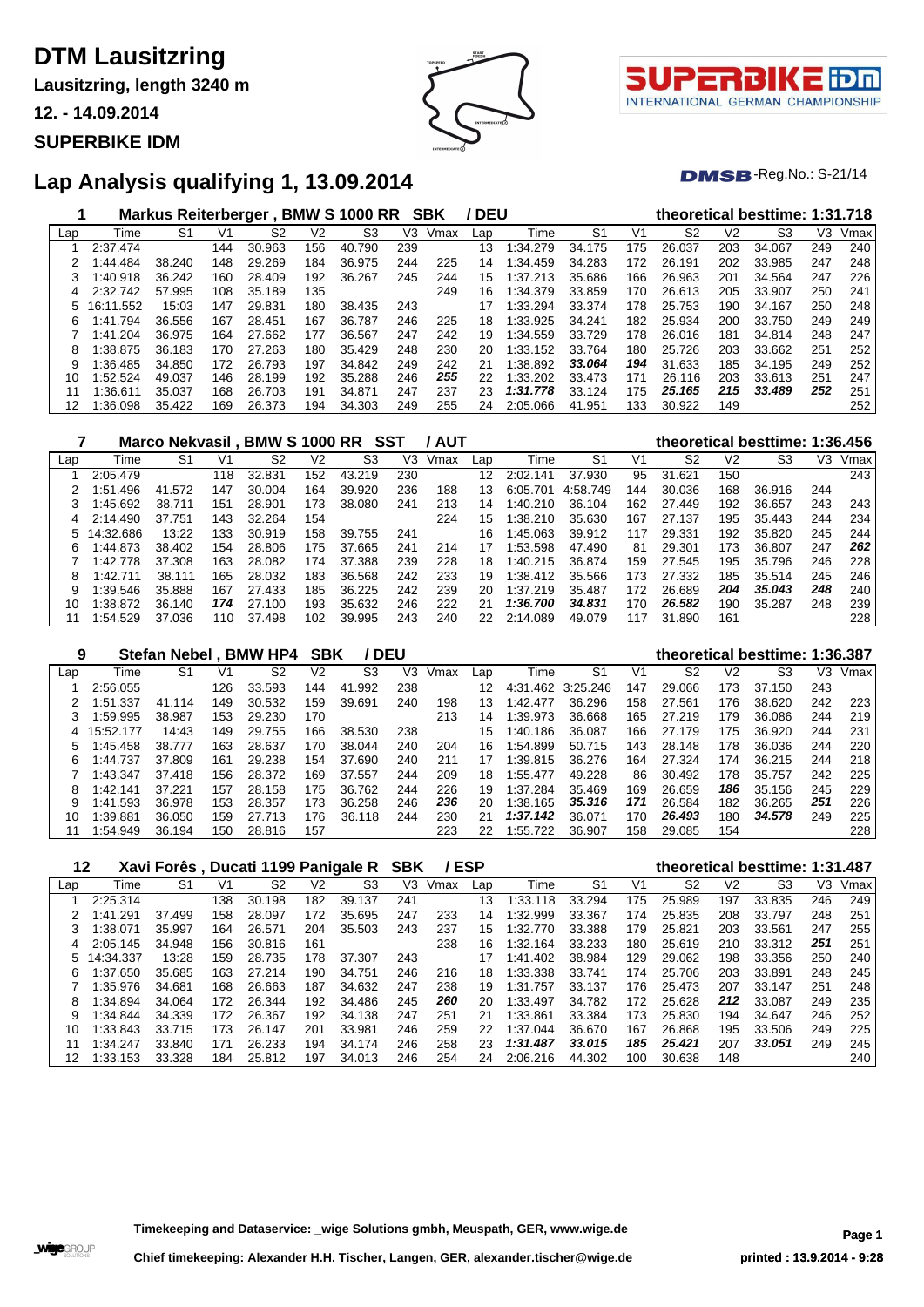**Lausitzring, length 3240 m**

**12. - 14.09.2014**

#### **SUPERBIKE IDM**



τl INTERNATIONAL GERMAN CHAMPIONSHIP

 $DMSB$ -Reg.No.: S-21/14

### **Lap Analysis qualifying 1, 13.09.2014**

| 13  |           | Ville Valtonen, Kawasaki ZX-10R SST |     |        |     |        |     | / FIN |     |          |          |     |        |     | theoretical besttime: 1:40.120 |     |      |
|-----|-----------|-------------------------------------|-----|--------|-----|--------|-----|-------|-----|----------|----------|-----|--------|-----|--------------------------------|-----|------|
| Lap | Time      | S1                                  | V1  | S2     | V2  | S3     | V3  | Vmax  | Lap | Time     | S1       | V1  | S2     | V2  | S3                             | VЗ  | Vmax |
|     | 26:13.521 |                                     | 129 | 37.451 | 143 | 39.891 | 233 |       | 9   | 1:40.390 | 36.091   | 160 | 27.952 | 186 | 36.347                         | 238 | 231  |
|     | 1:47.210  | 38.930                              | 142 | 29.568 | 162 | 38.712 | 238 | 197   | 10  | 2:03.362 | 37.663   | 140 | 32.200 | 139 |                                |     | 221  |
|     | 2:10.793  | 37.431                              | 153 | 35,800 | 92  |        |     | 225   |     | 5:17.971 | 4:08.158 | 138 | 30.928 | 152 | 38.885                         | 236 |      |
|     | 2:51.851  | 1:40.904                            | 72  | 32.362 | 147 | 38.585 | 236 |       |     | 1:43.033 | 36.917   | 153 | 29.116 | 177 | 37.000                         | 240 | 230  |
|     | 1:44.203  | 37.652                              | 145 | 29.173 | 177 | 37.378 | 239 | 216   | 13  | 1:41.772 | 36.568   | 151 | 28.797 | 180 | 36.407                         | 243 | 226  |
| 6   | 1:43.139  | 37.072                              | 158 | 29.042 | 169 | 37.025 | 238 | 228   | 14  | 1:40.308 | 35.892   | 167 | 27.999 | 184 | 36.417                         | 243 | 233  |
|     | 1:43.128  | 37.585                              | 158 | 28.416 | 174 | 37.127 | 232 | 210   | 15  | 2:13.357 | 40.463   | 117 | 35.046 | 121 |                                |     | 223  |
| 8   | 1:41.374  | 36.558                              | 155 | 28.540 | 181 | 36.276 | 243 | 232   |     |          |          |     |        |     |                                |     |      |

| 20  |               | Alex Phillis, Kawasaki ZX-10R |     |        |     | SST    |     | / AUS |     |          |                |     |        |                | theoretical besttime: 1:37.463 |     |      |
|-----|---------------|-------------------------------|-----|--------|-----|--------|-----|-------|-----|----------|----------------|-----|--------|----------------|--------------------------------|-----|------|
| Lap | Time          | S1                            | V1  | S2     | V2  | S3     | V3. | Vmax  | Lap | Time     | S <sub>1</sub> | V1  | S2     | V <sub>2</sub> | S3                             | V3  | Vmax |
|     | 4:02.416      |                               | 133 | 32.173 | 159 | 41.105 | 228 |       | 13  | 1:40.961 | 36.529         | 157 | 27.998 | 168            | 36.434                         | 240 | 218  |
|     | 1:51.233      | 42.024                        | 145 | 30.237 | 162 | 38.972 | 236 | 174   | 14  | 1:39.879 | 36.287         | 165 | 27.701 | 169            | 35.891                         | 241 | 226  |
| 3   | 2:11.566      | 39.236                        | 139 | 33.314 | 123 |        |     | 208   | 15  | 1:41.093 | 37.685         | 152 | 27.990 | 167            | 35.418                         | 243 | 217  |
| 4   | 14:18.747     | 13:09                         | 145 | 30.561 | 150 | 38.257 | 240 |       | 16  | 1:38.052 | 35.638         | 159 | 26.983 | 173            | 35.431                         | 244 | 221  |
| 5   | 1:43.891      | 38.194                        | 154 | 28.522 | 178 | 37.175 | 241 | 205   | 17  | 1:38.104 | 35.302         | 167 | 27.067 | 180            | 35.735                         | 241 | 221  |
| 6   | 1:43.178      | 37.033                        | 162 | 28.343 | 164 | 37.802 | 240 | 205   | 18  | 1:40.012 | 36.734         | 162 | 27.751 | 173            | 35.527                         | 244 | 230  |
|     | 1:42.998      | 37.363                        | 162 | 28.729 | 168 | 36,906 | 241 | 217   | 19  | 1:40.278 | 36.038         | 167 | 27.627 | 165            | 36.613                         | 244 | 228  |
| 8   | 1:41.988      | 36.585                        | 165 | 28.302 | 161 | 37.101 | 240 | 228   | 20  | 1:38.786 | 35.852         | 171 | 27.275 | 175            | 35.659                         | 243 | 231  |
| 9   | 1:41.217      | 36.924                        | 160 | 28.101 | 164 | 36.192 | 242 | 217   | 21  | 1:38.855 | 35.642         | 173 | 27.603 | 176            | 35.610                         | 245 | 225  |
| 10  | .598<br>1:41. | 36.600                        | 158 | 28.379 | 161 | 36.619 | 240 | 211   | 22  | 1:38.151 | 35.601         | 171 | 27.356 | 180            | 35.194                         | 244 | 217  |
| 11  | 1:41.120      | 36.377                        | 163 | 28.249 | 160 | 36.494 | 242 | 218   | 23  | 1:38.033 | 35.286         | 171 | 27.068 | 177            | 35.679                         | 244 | 230  |
| 12  | 1:58.067      | 49.603                        | 122 | 30.953 | 158 | 37.511 | 240 | 248   | 24  | 2:18.295 | 49.979         | 106 | 33.640 | 141            |                                |     | 218  |

| 22  |           | Leon Bovee, BMW S 1000 RR SST |     |        |     |        |     | ' NLD |     |          |        |     |        |                | theoretical besttime: 1:39.070 |     |      |
|-----|-----------|-------------------------------|-----|--------|-----|--------|-----|-------|-----|----------|--------|-----|--------|----------------|--------------------------------|-----|------|
| Lap | Time      | S1                            | V1  | S2     | V2  | S3     | V3  | Vmax  | Lap | Time     | -S1    | V1  | S2     | V <sub>2</sub> | S3                             | VЗ  | Vmax |
|     | 2:55.467  |                               | 115 | 33.611 | 150 | 42.599 | 237 |       | 11  | 1:43.027 | 37.553 | 149 | 28.868 | 178            | 36.606                         | 240 | 221  |
|     | 2:05.169  | 51.844                        | 121 | 32.605 | 155 | 40.720 | 235 | 203   | 12  | 1:42.272 | 37.498 | 154 | 28.478 | 176            | 36.296                         | 243 | 218  |
|     | 2:14.203  | 41.001                        | 139 | 30.685 | 159 |        |     | 199   | 13  | 1:41.974 | 37.511 | 156 | 28.169 | 173            | 36.294                         | 242 | 213  |
|     | 18:45.687 | 16:50                         | 128 | 32.594 | 152 |        |     |       | 14  | 1:41.328 | 37.210 | 161 | 28.254 | 181            | 35.864                         | 243 | 214  |
|     | 4:13.526  | 3:02.758                      | 143 | 30.711 | 157 | 40.057 | 240 |       | 15  | 1:41.352 | 36.654 | 163 | 28.118 | 176            | 36.580                         | 246 | 229  |
| 6   | 1:49.139  | 39.835                        | 149 | 30.607 | 154 | 38.697 | 237 | 203   | 16  | 1:39.337 | 36.094 | 162 | 27.588 | 185            | 35.655                         | 245 | 231  |
|     | 1:47.359  | 39.248                        | 141 | 29.741 | 156 | 38.370 | 231 | 198   | 17  | 1:39.726 | 36.194 | 164 | 27.450 | 181            | 36.082                         | 242 | 234  |
| 8   | 1:45.074  | 38.478                        | 154 | 29.026 | 164 | 37.570 | 240 | 200   | 18  | 1:39.437 | 36.359 | 170 | 27.477 | 178            | 35,601                         | 244 | 229  |
| 9   | 1:44.625  | 38.360                        | 145 | 29.303 | 167 | 36.962 | 244 | 207   | 19  | 1:42.510 | 36.019 | 178 | 30.872 | 167            | 35.619                         | 244 | 233  |
| 10  | 1:43.278  | 37.534                        | 151 | 28.789 | 171 | 36.955 | 238 | 217   | 20  | 2:07.606 | 40.618 | 122 | 33.089 | 149            |                                |     | 216  |

| 25  |           | Matej Smrz, Yamaha YZF-R1 SBK |     |        |     |                | / CZE |      |     |          |                |     | theoretical besttime: 1:34.189 |                |        |     |      |
|-----|-----------|-------------------------------|-----|--------|-----|----------------|-------|------|-----|----------|----------------|-----|--------------------------------|----------------|--------|-----|------|
| Lap | Time      | S <sub>1</sub>                | V1  | S2     | V2  | S <sub>3</sub> | VЗ    | Vmax | Lap | Time     | S <sub>1</sub> | V1  | S <sub>2</sub>                 | V <sub>2</sub> | S3     | V3  | Vmax |
|     | 3:05.827  |                               | 133 | 31.030 | 168 | 39.381         | 236   |      | 11  | 1:58.698 | 38.358         | 126 | 30.474                         | 160            |        |     | 223  |
|     | :46.694   | 39.355                        | 149 | 29.120 | 169 | 38.219         | 241   | 191  | 12  | 8:34.831 | 7:29.924       | 165 | 28.447                         | 185            | 36.460 | 242 |      |
|     | :58.426   | 37.702                        | 152 | 28.426 | 184 |                |       | 201  | 13  | 1:38.544 | 36.028         | 158 | 27.435                         | 183            | 35.081 | 242 | 219  |
| 4   | 16:02.556 | 14:55                         | 154 | 29.743 | 164 | 37.794         | 242   |      | 14  | 1:36.211 | 35.012         | 165 | 26.752                         | 191            | 34.447 | 242 | 229  |
| 5   | :42.636   | 36.832                        | 147 | 28.372 | 176 | 37.432         | 241   | 229  | 15  | 1:35.856 | 34.332         | 177 | 26.576                         | 189            | 34.948 | 244 | 242  |
| 6   | 1:41.822  | 36.703                        | 157 | 28.599 | 174 | 36.520         | 240   | 212  | 16  | 1:35.065 | 34.429         | 175 | 26.404                         | 190            | 34.232 | 242 | 234  |
|     | 1:39.894  | 36.112                        | 152 | 27.898 | 176 | 35.884         | 242   | 227  |     | 1:35.130 | 33.690         | 179 | 26.267                         | 192            | 35.173 | 241 | 249  |
| 8   | 1:38.222  | 35.624                        | 160 | 27.278 | 187 | 35.320         | 241   | 219  | 18  | 1:35.507 | 34.155         | 170 | 26.622                         | 201            | 34.730 | 240 | 231  |
| 9   | :38.304   | 35.931                        | 156 | 27.352 | 182 | 35.021         | 241   | 221  | 19  | 2:20.140 | 54.018         | 138 | 30.162                         | 158            |        |     | 245  |
| 10  | 1:37.127  | 35.054                        | 167 | 27.035 | 188 | 35.038         | 240   | 236  |     |          |                |     |                                |                |        |     |      |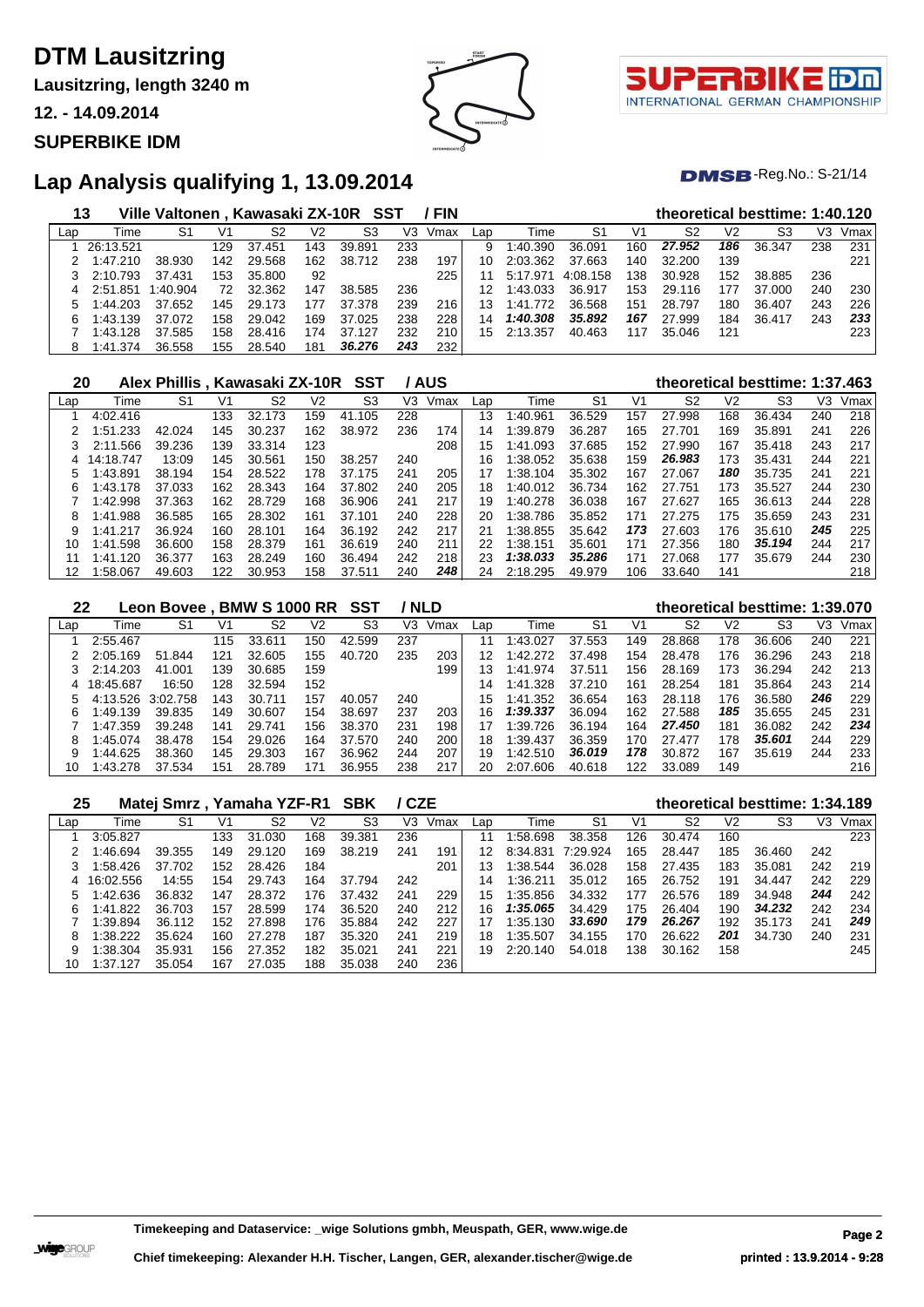**Lausitzring, length 3240 m**

**12. - 14.09.2014**

#### **SUPERBIKE IDM**





 $DMSB$ -Reg.No.: S-21/14

### **Lap Analysis qualifying 1, 13.09.2014**

| 34  |           | Chris Burri, Kawasaki ZX-10R |     |        |     | SST         |     | / CHE |     |          |          |     |        |                | theoretical besttime: 1:42.849 |     |      |
|-----|-----------|------------------------------|-----|--------|-----|-------------|-----|-------|-----|----------|----------|-----|--------|----------------|--------------------------------|-----|------|
| Lap | Time      | S1                           | V1  | S2     | V2  | S3          | V3  | Vmax  | Lap | Time     | S1       | V1  | S2     | V <sub>2</sub> | S3                             | VЗ  | Vmax |
|     | 4:55.208  |                              | 139 | 32.596 | 151 | 42.149      | 234 |       | 11  | 1:43.166 | 37.775   | 158 | 28.234 | 180            | 37.157                         | 241 | 222  |
|     | 2:15.956  | 41.299                       | 146 | 30.959 | 156 |             |     | 221   | 12  | 1:43.201 | 37.818   | 163 | 28.241 | 172            | 37.142                         | 239 | 226  |
|     | 16:10.837 | 14:56                        | 138 | 32.004 | 143 | 41.973      | 233 |       | 13  | 1:49.612 | 37.711   | 157 | 28.311 | 172            | 43.590                         | 226 | 229  |
| 4   | :53.071   | 41.341                       | 149 | 30.795 | 156 | 40.935      | 234 | 211   | 14  | 1:59.010 | 40.322   | 151 | 29.538 | 166            |                                |     | 203  |
| 5   | :49.994   | 40.548                       | 152 | 30.026 | 168 | 39.420      | 235 | 214   | 15  | 4:49.180 | 3:39.757 | 139 | 30.023 | 149            | 39.400                         | 240 |      |
| 6   | 1:47.102  | 39.455                       | 153 | 29.360 | 168 | 38.287      | 236 | 226   | 16  | 1:44.435 | 38.460   | 150 | 28.466 | 168            | 37.509                         | 241 | 219  |
|     | :46.009   | 38.636                       | 161 | 28.799 | 173 | 38.574      | 238 | 221   |     | 1:44.897 | 38.442   | 151 | 28.694 | 162            | 37.761                         | 242 | 222  |
| 8   | :46.259   | 39.280                       | 154 | 29.204 | 168 | 37.775      | 239 | 213   | 18  | 1:44.591 | 38.382   | 155 | 28.923 | 175            | 37.286                         | 242 | 209  |
| 9   | 1:44.620  | 38.349                       | 155 | 28.521 | 173 | 37.750      | 241 | 221   | 19  | 1:43.279 | 37.622   | 163 | 28.085 | 171            | 37.572                         | 243 | 227  |
| 10  | 1:44.151  | 38.261                       | 161 | 28.442 | 178 | 37<br>448.' | 238 | 220   | 20  | 2:03.064 | 40.208   | 142 | 30.670 | 154            |                                |     | 212  |

| 36  |           | Marc Neumann . BMW S 1000 RR SST |     |        |     |                |     | ' DEU |                 |          |                |     |        |                | theoretical besttime: 1:43.152 |     |      |
|-----|-----------|----------------------------------|-----|--------|-----|----------------|-----|-------|-----------------|----------|----------------|-----|--------|----------------|--------------------------------|-----|------|
| Lap | Time      | S1                               | V1  | S2     | V2  | S <sub>3</sub> | VЗ  | Vmax  | Lap             | Time     | S <sub>1</sub> | V1  | S2     | V <sub>2</sub> | S3                             | VЗ  | Vmax |
|     | 3:36.718  |                                  | 111 | 33.723 | 144 | .169<br>41     | 228 |       | 11              | 1:43.963 | 37.946         | 142 | 28.429 | 171            | 37.588                         | 239 | 205  |
|     | 1:51.286  | 41.149                           | 124 | 31.039 | 156 | 39.098         | 236 | 205   | 12              | 1:44.162 | 37.922         | 144 | 28.382 | 175            | 37.858                         | 238 | 218  |
|     | 2:16.420  | 39.865                           | 129 | 32.403 | 139 |                |     | 207   | 13              | 1:57.019 | 38.111         | 146 | 29.324 | 161            |                                |     | 207  |
| 4   | 15:46.714 | 14:34                            | 127 | 31.515 | 158 | 40.200         | 232 |       | 14              | 5:08.696 | 3:58.910       | 127 | 30.174 | 143            | 39.612                         | 232 |      |
| 5   | :50.417   | 40.446                           | 127 | 30.612 | 158 | 39.359         | 236 | 193   | 15 <sub>1</sub> | 1:45.191 | 38.593         | 143 | 28.844 | 173            | 37.754                         | 237 | 200  |
| 6   | 1:48.385  | 39.695                           | 135 | 29.963 | 164 | 38.727         | 238 | 203   | 16              | 1:44.555 | 37.927         | 136 | 29.126 | 159            | 37.502                         | 238 | 201  |
|     | 2:00.453  | 39.366                           | 130 | 30.105 | 156 |                |     | 199   |                 | 1:44.246 | 37.453         | 147 | 28.942 | 167            | 37.851                         | 238 | 211  |
|     | 4:41.322  | 3:30.179                         | 132 | 31.255 | 131 | 39.888         | 237 |       | 18              | 1:43.748 | 37.499         | 150 | 28.327 | 171            | 37.922                         | 239 | 211  |
| 9   | 1:45.887  | 38.755                           | 140 | 29.291 | 165 | 37.841         | 240 | 196   | 19              | 2:02.269 | 39.328         | 137 | 30.989 | 155            |                                |     | 214  |
| 10  | :44.598   | 38.138                           | 138 | 29.088 | 165 | 37,372         | 237 | 202   |                 |          |                |     |        |                |                                |     |      |

| 44  |           |        |     |        |     | Danny De Boer, Honda CBR 1000-RR SP SBK |     |      |     | / NLD        |          |                | theoretical besttime: 1:37.559 |                |        |     |      |
|-----|-----------|--------|-----|--------|-----|-----------------------------------------|-----|------|-----|--------------|----------|----------------|--------------------------------|----------------|--------|-----|------|
| Lap | Time      | S1     | V1  | S2     | V2  | S3                                      | V3  | Vmax | Lap | Time         | S1       | V <sub>1</sub> | S <sub>2</sub>                 | V <sub>2</sub> | S3     | V3  | Vmax |
|     | 2:41.794  |        | 132 | 32.483 | 157 | 40.256                                  | 238 |      | 12  | 2:12.242     | 53.841   | 150            | 29.555                         | 171            |        |     | 248  |
|     | 1:45.884  | 39.428 | 160 | 29.092 | 177 | 37.364                                  | 245 | 202  | 13  | 5:45.003     | 4:37.092 | 149            | 30.031                         | 178            | 37.880 | 242 |      |
|     | 1:44.849  | 38.281 | 163 | 28.231 | 185 | 38.337                                  | 244 | 217  | 14  | 1:40.657     | 36.616   | 174            | 27.604                         | 184            | 36.437 | 243 | 224  |
| 4   | 2:06.916  | 41.179 | 129 | 31.105 | 149 |                                         |     | 217  | 15  | 1:40.081     | 36.133   | 182            | 27.490                         | 182            | 36.458 | 243 | 235  |
| 5.  | 14:08.134 | 12:59  | 144 | 29.905 | 180 | 38.362                                  | 243 |      | 16  | 1:58.682     | 35.922   | 182            | 40.319                         | 97             | 42.441 | 247 | 239  |
| 6.  | 1.42.395  | 37.767 | 160 | 27.893 | 183 | 36.735                                  | 242 | 215  | 17  | 1:39.947     | 36.359   | 172            | 27.503                         | 181            | 36.085 | 246 | 226  |
|     | 1:42.362  | 36.977 | 166 | 28.251 | 177 | 37.134                                  | 243 | 222  | 18  | 1:50.335     | 46.462   | 168            | 27.880                         | 182            | 35.993 | 244 | 251  |
| 8   | 1:42.160  | 37.104 | 165 | 28.032 | 170 | 37.024                                  | 244 | 223  | 19  | ⊟38.<br>.789 | 35.657   | 175            | 27.376                         | 186            | 35.756 | 246 | 234  |
| 9   | 1:48.739  | 38.481 | 159 | 28.592 | 177 | .666<br>41                              | 240 | 234  | 20  | 1:37.845     | 35.409   | 177            | 26.879                         | 193            | 35.557 | 246 | 239  |
| 10  | 1:41.043  | 36.491 | 175 | 27.757 | 179 | 36.795                                  | 244 | 228  | 21  | 1:37.568     | 35.286   | 186            | 26.888                         | 189            | 35.394 | 248 | 243  |
|     | 1:40.550  | 36.195 | 174 | 27.596 | 187 | 36.759                                  | 240 | 238  | 22  | 2:04.893     | 40.865   | 158            | 30.162                         | 168            |        |     | 235  |

| 47  |           | Marc Buchner, Suzuki GSX-R 1000 |     |            |     |                | SBK | / DEU |     |               |                |     |                |                | theoretical besttime: 1:40.551 |     |      |
|-----|-----------|---------------------------------|-----|------------|-----|----------------|-----|-------|-----|---------------|----------------|-----|----------------|----------------|--------------------------------|-----|------|
| Lap | Time      | S1                              | V1  | S2         | V2  | S <sub>3</sub> | V3  | Vmax  | Lap | Time          | S <sub>1</sub> | V1  | S <sub>2</sub> | V <sub>2</sub> | S3                             | V3  | Vmax |
|     | 2:04.408  |                                 | 137 | 31<br>.360 | 148 | 45.214         | 213 |       | 12  | 1:43.<br>.723 | 37.123         | 165 | 28.891         | 177            | 37<br>.709                     | 228 | 217  |
|     | 1:53.479  | 41.788                          | 153 | 30.592     | 167 | 41.099         | 232 | 192   | 13  | 1:43.325      | 36.801         | 166 | 29.191         | 182            | 37.333                         | 228 | 224  |
|     | 1:47.397  | 39.008                          | 154 | 29.262     | 172 | 39.127         | 234 | 204   | 14  | 1:43.389      | 37.257         | 163 | 28.940         | 180            | 37.192                         | 233 | 214  |
| 4   | 2:09.285  | 38.131                          | 161 | 33.875     | 147 |                |     | 204   | 15  | 2:00.491      | 37.578         | 120 | 41.401         | 125            | 41.512                         | 226 | 232  |
|     | 14:46.727 | 13:37                           | 143 | 30.068     | 160 | 39.545         | 227 |       | 16  | 1:57.407      | 38.571         | 146 | 41.438         | 156            | 37.398                         | 231 | 229  |
| 6   | :50.200   | 39.638                          | 144 | 30.747     | 156 | 39.815         | 225 | 202   | 17  | 1:43.791      | 37.438         | 163 | 29.008         | 172            | 37.345                         | 234 | 220  |
|     | 1:46.744  | 38.273                          | 161 | 29.274     | 159 | 39.197         | 227 | 205   | 18  | 1:41.243      | 36.369         | 161 | 28.418         | 186            | 36.456                         | 235 | 229  |
| 8   | 1:45.425  | 37.939                          | 161 | 29.114     | 163 | 38.372         | 232 | 205   | 19  | .174<br>1:41  | 36.298         | 164 | 28.440         | 187            | 36.436                         | 236 | 237  |
|     | 1:44.342  | 37.285                          | 167 | 29.123     | 169 | 37.934         | 230 | 221   | 20  | 1:41.564      | 36.433         | 163 | 28.384         | 184            | 36.747                         | 234 | 230  |
| 10  | 2:06.380  | 41.476                          | 162 | 33.574     | 114 |                |     | 224   | 21  | 1:40.551      | 36.219         | 160 | 27,969         | 190            | 36.363                         | 238 | 225  |
|     | 4:52.374  | 3:42.981                        | 152 | 31.853     | 166 | 37.540         | 230 |       |     | 2:13.775      | 44.623         | 112 | 34.504         | 152            |                                |     | 230  |

**Timekeeping and Dataservice: \_wige Solutions gmbh, Meuspath, GER, www.wige.de Page 3**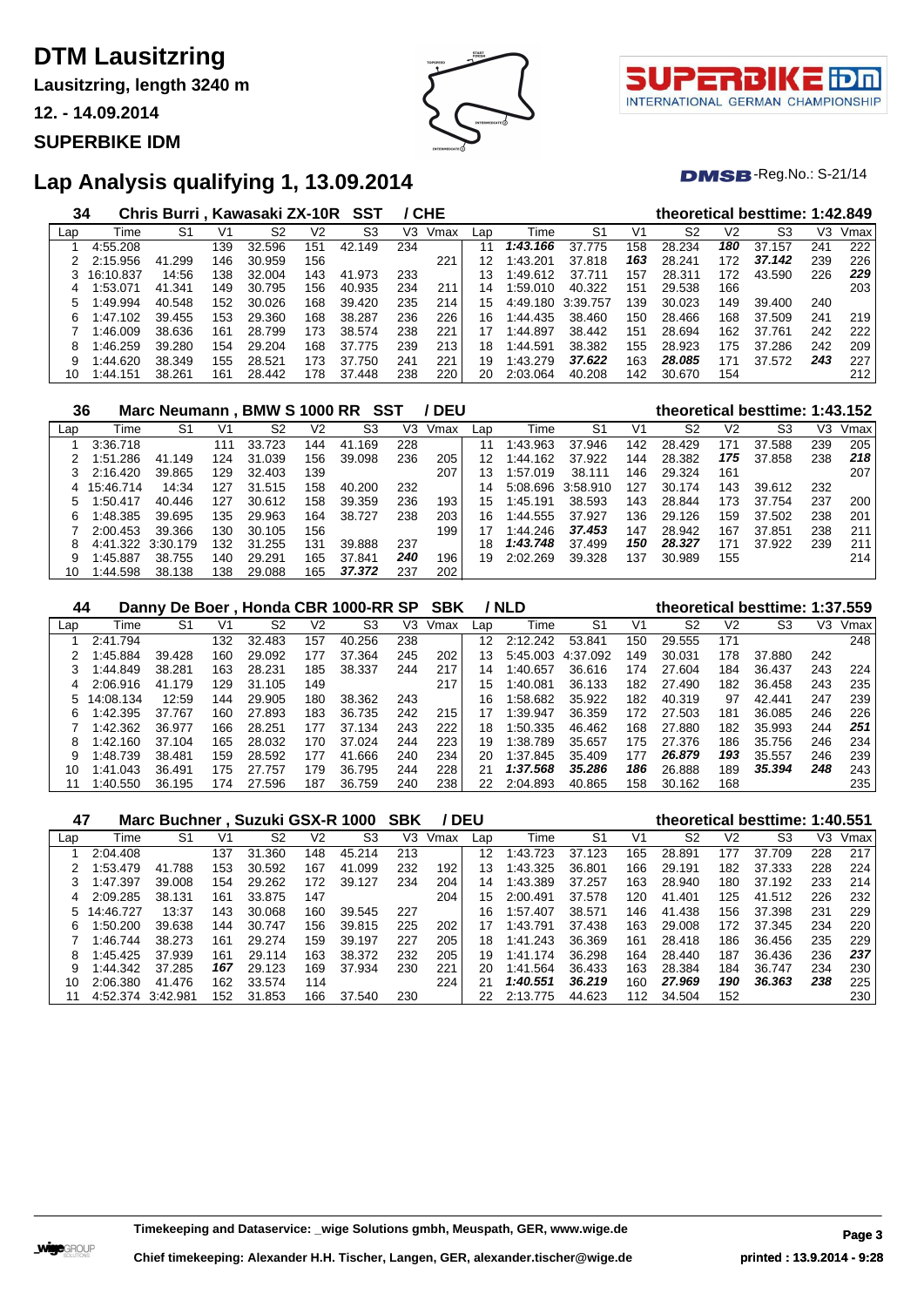**Lausitzring, length 3240 m**

**12. - 14.09.2014**

#### **SUPERBIKE IDM**





 $DMSB$ -Reg.No.: S-21/14

### **Lap Analysis qualifying 1, 13.09.2014**

| 48  |           | Dominik Vincon, BMW S 1000 RR SST |     |        |     |        |     | / DEU |     |          |                |     | theoretical besttime: 1:36.776 |                |        |     |      |
|-----|-----------|-----------------------------------|-----|--------|-----|--------|-----|-------|-----|----------|----------------|-----|--------------------------------|----------------|--------|-----|------|
| Lap | Time      | S <sub>1</sub>                    | V1  | S2     | V2  | S3     | V3  | Vmax  | Lap | Time     | S <sub>1</sub> | V1  | S <sub>2</sub>                 | V <sub>2</sub> | S3     | V3  | Vmax |
|     | 2:18.984  |                                   | 158 | 30.530 | 173 | 39.832 | 230 |       | 12  | 2:23.601 | 58.1<br>117    | 133 | 33.218                         | 143            |        |     | 254  |
|     | 1:46.652  | 39.158                            | 162 | 29.473 | 181 | 38.021 | 239 | 228   | 13  | 5:43.833 | 4:36.030       | 161 | 30.316                         | 178            | 37.487 | 238 |      |
| З   | 1:41.850  | 37.451                            | 169 | 27.625 | 201 | 36.774 | 240 | 252   | 14  | 1:41.470 | 36.278         | 182 | 27.641                         | 191            | 37.551 | 240 | 247  |
| 4   | 2:11.075  | 36.744                            | 156 | 34.059 | 154 |        |     | 248   | 15  | 1:41.039 | 36.355         | 179 | 28.465                         | 188            | 36.219 | 241 | 243  |
|     | 14:34.129 | 13:27                             | 158 | 29.020 | 183 | 38,000 | 240 |       | 16  | 1:56.615 | 50.598         | 147 | 29.168                         | 195            | 36.849 | 241 | 259  |
| 6   | 1:43.609  | 38.174                            | 174 | 28.324 | 174 | 37.111 | 242 | 246   | 17  | 1:43.460 | 36.769         | 186 | 29.401                         | 173            | 37.290 | 242 | 243  |
|     | 1:41.604  | 36.830                            | 178 | 27.665 | 180 | 37.109 | 243 | 245   | 18  | 1:40.227 | 36.356         | 173 | 27.514                         | 195            | 36.357 | 242 | 244  |
| 8   | 1:47.759  | 40.871                            | 112 | 29.425 | 187 | 37.463 | 241 | 246   | 19  | 1:38.059 | 35.684         | 175 | 27.041                         | 200            | 35.334 | 244 | 250  |
| 9   | 1:43.426  | 37.720                            | 170 | 28.670 | 180 | 37.036 | 242 | 252   | 20  | 1:36.776 | 35.242         | 180 | 26.332                         | 193            | 35.202 | 246 | 253  |
| 10  | 1:39.478  | 36.288                            | 173 | 27.273 | 201 | 35.917 | 245 | 244   | 21  | 2:30.448 | 36.641         | 171 | 27.374                         | 199            |        |     | 245  |
|     | 1:39.148  | 35.941                            | 173 | 27.286 | 208 | 35.921 | 242 | 254   |     |          |                |     |                                |                |        |     |      |

| 50  |           |        |     | Damian Cudlin, Kawasaki ZX-10R SBK |                |        |     | ' AUS |     |              |                |     |        |     | theoretical besttime: 1:32.648 |     |      |
|-----|-----------|--------|-----|------------------------------------|----------------|--------|-----|-------|-----|--------------|----------------|-----|--------|-----|--------------------------------|-----|------|
| Lap | Time      | S1     | Vʻ  | S2                                 | V <sub>2</sub> | S3     | V3  | Vmax  | Lap | Time         | S <sub>1</sub> | V1  | S2     | V2  | S3                             | V3  | Vmax |
|     | 3:27.120  |        | 128 | 31.836                             | 138            | 40.223 | 228 |       | 13  | 1:35.280     | 34.516         | 170 | 26.540 | 192 | 34.224                         | 240 | 234  |
|     | 1:46.744  | 39.290 | 142 | 29.692                             | 166            | 37.762 | 228 | 203   | 14  | 1:35.097     | 34.380         | 174 | 26.486 | 191 | 34.231                         | 243 | 235  |
|     | 2:00.847  | 38.060 | 156 | 28.128                             | 164            |        |     | 205   | 15  | 1:35.610     | 34.373         | 168 | 26.515 | 175 | 34.722                         | 241 | 231  |
| 4   | 15:07.792 | 14:01  | 144 | 29.673                             | 162            | 37.070 | 231 |       | 16  | 1:34.853     | 34.288         | 163 | 26.543 | 197 | 34.022                         | 242 | 235  |
| 5   | 1:40.266  | 36.881 | 163 | 27.861                             | 170            | 35.524 | 240 | 205   | 17  | 1:55.428     | 34.203         | 163 | 40.491 | 70  | 40.734                         | 243 | 233  |
| 6   | 1:39.821  | 36.534 | 165 | 27.612                             | 179            | 35.675 | 240 | 208   | 18  | 1:41<br>.514 | 39.012         | 152 | 27.903 | 169 | 34.599                         | 241 | 231  |
|     | 1:37.903  | 35.725 | 168 | 27.166                             | 179            | 35.012 | 241 | 222   | 19  | 1:34.906     | 34.691         | 170 | 26.403 | 201 | 33.812                         | 244 | 223  |
| 8   | 1:38.294  | 35.375 | 158 | 26.997                             | 187            | 35.922 | 236 | 223   | 20  | 1:34.143     | 34.244         | 175 | 26,206 | 201 | 33.693                         | 244 | 233  |
| 9   | 1:37.516  | 35.306 | 166 | 26.768                             | 184            | 35.442 | 241 | 223   | 21  | 1:33.574     | 33.964         | 170 | 26.068 | 194 | 33.542                         | 244 | 236  |
| 10  | 1:36.581  | 35.037 | 166 | 26.896                             | 191            | 34.648 | 240 | 230   | 22  | 1:33.701     | 34.118         | 177 | 26.050 | 199 | 33.533                         | 245 | 233  |
| 11  | 1:37.466  | 34.670 | 170 | 27.083                             | 178            | 35.713 | 240 | 233   | 23  | 1:32.648     | 33.707         | 176 | 25.733 | 199 | 33.208                         | 248 | 239  |
| 12  | 1:35.382  | 34.661 | 167 | 26.480                             | 191            | 34.241 | 241 | 237   | 24  | 2:02.026     | 39.804         | 106 | 31.661 | 145 |                                |     | 221  |

| -57 |          |        |                |            |                | Lorenzo Lanzi, Ducati 1199 Panigale R SBK |     |      | / ITA |             |        |     | theoretical besttime: 1:36.272 |                |        |     |      |
|-----|----------|--------|----------------|------------|----------------|-------------------------------------------|-----|------|-------|-------------|--------|-----|--------------------------------|----------------|--------|-----|------|
| Lap | Time     | S1     | V <sub>1</sub> | S2         | V <sub>2</sub> | S3                                        | V3. | Vmax | Lap   | Time        | S1     | V1  | S2                             | V <sub>2</sub> | S3     | V3. | Vmax |
|     | 2:35.014 |        |                | 150 29.322 | 181            | 38.501                                    | 240 |      |       | 5 14:31.479 | 13:27  | 147 | 27.856                         | 180            | 36.017 | 243 |      |
|     | 1:41.163 | 37.345 | 153            | 27.836     | 186            | 35.982                                    | 240 | 233  | 6.    | 1:37.831    | 35.582 | 167 | 26.683                         | 181            | 35.566 | 244 | 235  |
|     | 1:38.458 | 36.521 | 161            | 26.991     | 190            | 34.946                                    | 244 | 220  |       | 4:22.181    | 34.840 | 179 | 26.486                         | 203            |        |     | 237  |
|     | 2:02.845 | 36.875 | 170            | 32.258     | 161            |                                           |     | 222  |       |             |        |     |                                |                |        |     |      |

| 67  |           | Mark Albrecht, BMW S 1000 RR |     |             |     | SST    |     | <b>DEU</b> |     |          |          |     |        |                | theoretical besttime: 1:37.883 |     |      |
|-----|-----------|------------------------------|-----|-------------|-----|--------|-----|------------|-----|----------|----------|-----|--------|----------------|--------------------------------|-----|------|
| Lap | Time      | S1                           | V1  | S2          | V2  | S3     | V3  | Vmax       | Lap | Time     | S1       | V1  | S2     | V <sub>2</sub> | S3                             | V3  | Vmax |
|     | 3:28.139  |                              | 101 | 35.595      | 139 | 42.030 | 217 |            | 11  | 8:12.489 | 7:06.410 | 141 | 28.940 | 179            | 37.139                         | 239 |      |
|     | :53.239   | 42.621                       | 127 | .186<br>31  | 162 | 39.432 | 235 | 169        | 12  | 1:42.011 | 37.898   | 153 | 27.712 | 184            | 36.401                         | 240 | 210  |
|     | 2:26.844  | 40.686                       | 145 | 30.608      | 137 |        |     | 185        | 13  | l:41.164 | 37.171   | 162 | 27.584 | 186            | 36.409                         | 241 | 221  |
| 4   | 14:59.764 | 13:47                        | 112 | 32.601      | 150 | 39.631 | 236 |            | 14  | 1:40.934 | 36.750   | 164 | 27.379 | 186            | 36.805                         | 237 | 216  |
| 5   | 147.947   | 40.144                       | 136 | 29.499      | 169 | 38.304 | 236 | 194        | 15  | 1:40.679 | 36.849   | 158 | 27.531 | 182            | 36.299                         | 242 | 219  |
| 6   | :46.553   | 38.964                       | 147 | 29.088      | 160 | 38.501 | 237 | 202        | 16  | 1:40.394 | 37.014   | 154 | 27.405 | 186            | 35.975                         | 242 | 222  |
|     | 1:47.594  | 39.102                       | 138 | 30.165      | 155 | 38.327 | 236 | 207        |     | 1:38.773 | 36.353   | 164 | 26.975 | 186            | 35.445                         | 242 | 230  |
| 8   | :45.386   | 38.582                       | 145 | .778<br>28. | 153 | 38.026 | 238 | 205        | 18  | 1:37.924 | 35.531   | 167 | 27.016 | 188            | 35,377                         | 242 | 227  |
| 9   | 1:44.239  | 38.195                       | 153 | 28.501      | 156 | 37.543 | 236 | 211        | 19  | :48.518  | 37.807   | 127 | 31.012 | 145            | 39.699                         | 204 | 232  |
| 10  | :59.233   | 38.171                       | 152 | 28.251      | 173 |        |     | 207        | 20  | 2:22.896 | 48.057   | 93  | 36.734 | 113            |                                |     | 186  |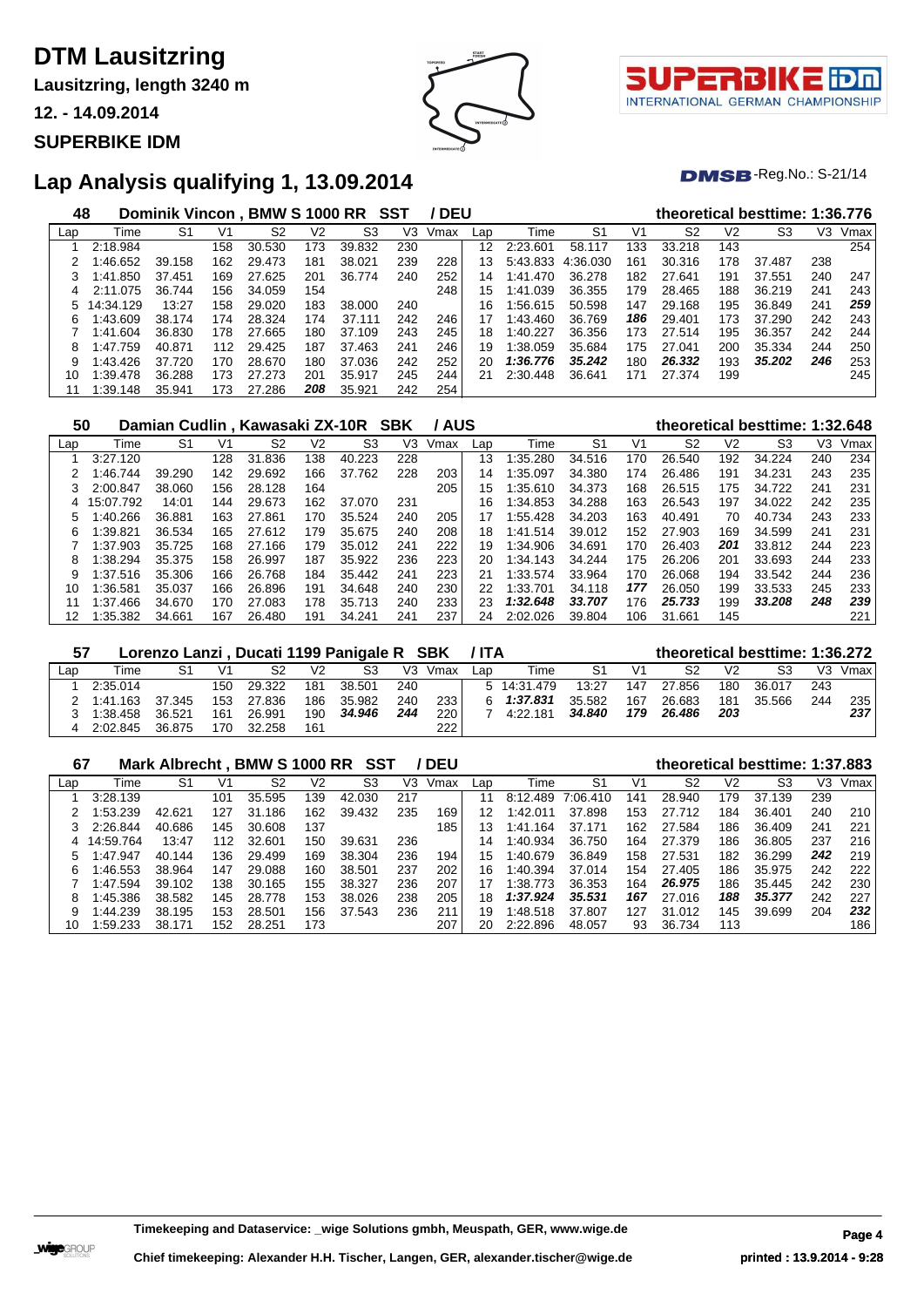**Lausitzring, length 3240 m**

**12. - 14.09.2014**

#### **SUPERBIKE IDM**





#### $DMSB$ -Reg.No.: S-21/14

### **Lap Analysis qualifying 1, 13.09.2014**

| 69  |           | Lucy Glöckner, BMW HP4 |     |            |     | SST            | <b>DEU</b> |      |     |             |                |                |                |                | theoretical besttime: 1:36.778 |                |      |
|-----|-----------|------------------------|-----|------------|-----|----------------|------------|------|-----|-------------|----------------|----------------|----------------|----------------|--------------------------------|----------------|------|
| Lap | Time      | S1                     | V1  | S2         | V2  | S <sub>3</sub> | V3         | Vmax | Lap | Time        | S <sub>1</sub> | V <sub>1</sub> | S <sub>2</sub> | V <sub>2</sub> | S3                             | V <sub>3</sub> | Vmax |
|     | 2:41.979  |                        | 132 | 31<br>.306 | 139 | 40.025         | 240        |      | 13  | 40.<br>.184 | 36.122         | 173            | 27.819         | 185            | 36.243                         | 242            | 241  |
| 2   | 1:44.078  | 37.702                 | 157 | 28.831     | 164 | 37.545         | 238        | 222  | 14  | 1:39.155    | 35.836         | 171            | 27.655         | 194            | 35.664                         | 241            | 247  |
| 3   | 1:45.608  | 37.266                 | 170 | 28.355     | 175 | 39.987         | 237        | 225  | 15  | 1:38.435    | 35.729         | 181            | 27.323         | 193            | 35.383                         | 243            | 251  |
| 4   | 2:06.353  | 40.284                 | 127 | 31.736     | 154 |                |            | 239  | 16  | 1:38.169    | 35.526         | 176            | 27.218         | 192            | 35.425                         | 242            | 256  |
| 5.  | 14:21.176 | 13:12                  | 148 | 29.897     | 161 | 39.165         | 240        |      | 17  | 1:37.333    | 35.303         | 180            | 26.831         | 192            | 35.199                         | 241            | 248  |
| 6   | 1:43.697  | 37.745                 | 161 | 28.579     | 177 | 37.373         | 232        | 228  | 18  | 1:37.805    | 35.490         | 184            | 27.028         | 193            | 35.287                         | 242            | 250  |
|     | 1:43.275  | 37.082                 | 169 | 28.601     | 173 | 37.592         | 238        | 238  | 19  | 1:38.363    | 35.103         | 182            | 27.012         | 185            | 36.248                         | 242            | 255  |
| 8   | 1:41.435  | 37.090                 | 165 | 27.918     | 189 | 36.427         | 240        | 238  | 20  | 1:38.215    | 35.472         | 177            | 27.410         | 188            | 35.333                         | 241            | 244  |
| 9   | 1:40.743  | 36.153                 | 166 | 28,208     | 186 | 36.382         | 238        | 251  | 21  | 1:37.008    | 35.333         | 178            | 26.645         | 197            | 35.030                         | 246            | 245  |
| 10  | 1:39.470  | 35.910                 | 177 | 27.564     | 191 | 35.996         | 241        | 251  | 22  | 1:40.864    | 36.422         | 172            | 26.944         | 192            | 37.498                         | 243            | 260  |
| 11  | 2:08.959  | 51.428                 | 148 | 28.897     | 168 |                |            | 249  | 23  | :37.721     | 35.198         | 177            | 26.969         | 191            | 35.554                         | 243            | 247  |
| 12  | 3:27.919  | 2:20.517               | 99  | 30.931     | 180 | 36.471         | 241        |      | 24  | 1:58.944    | 37.517         | 148            | 29.975         | 155            |                                |                | 240  |

| 76  |           | Max Neukirchner, Ducati 1199 Panigale R |     |        |     |        |     | SBK  |     | / DEU    |                |     | theoretical besttime: 1:31.764 |                |        |     |      |
|-----|-----------|-----------------------------------------|-----|--------|-----|--------|-----|------|-----|----------|----------------|-----|--------------------------------|----------------|--------|-----|------|
| Lap | Time      | S1                                      | V1  | S2     | V2  | S3     | V3  | Vmax | Lap | Time     | S <sub>1</sub> | V1  | S <sub>2</sub>                 | V <sub>2</sub> | S3     | V3  | Vmax |
|     | 2:53.084  |                                         | 136 | 30.104 | 159 | 38.473 | 229 |      | 11  | 1:34.278 | 33.762         | 172 | 26.068                         | 192            | 34.448 | 246 | 255  |
|     | 1:41.582  | 37.095                                  | 144 | 28.155 | 176 | 36.332 | 238 | 217  | 12  | 1:34.062 | 33.994         | 173 | 26.042                         | 195            | 34.026 | 245 | 257  |
|     | 1:40.403  | 35.324                                  | 153 | 27.601 | 181 | 37.478 | 237 | 238  | 13  | 1:41.692 | 41.048         | 168 | 26.229                         | 196            | 34.415 | 241 | 254  |
| 4   | 1:58.755  | 38.530                                  | 144 | 29.257 | 166 |        |     | 223  | 14  | 1:35.190 | 34.227         | 166 | 26.323                         | 181            | 34.640 | 242 | 250  |
|     | 14:33.252 | 13:27                                   | 152 | 28.471 | 167 | 37.742 | 240 |      | 15  | 1:33.834 | 33.759         | 166 | 26.084                         | 195            | 33.991 | 243 | 248  |
| 6.  | 1:40.054  | 35.502                                  | 152 | 27.969 | 180 | 36.583 | 234 | 237  | 16  | 1:43.486 | 43.066         | 165 | 26.428                         | 186            | 33.992 | 244 | 251  |
|     | 1:39.284  | 35.854                                  | 162 | 27.390 | 169 | 36.040 | 242 | 218  | 17  | 1:32.498 | 33.394         | 172 | 25.555                         | 198            | 33.549 | 248 | 246  |
|     | 1:37.687  | 35.422                                  | 160 | 26.741 | 187 | 35.524 | 243 | 228  | 18  | 1:31.981 | 32.927         | 171 | 25.597                         | 203            | 33,457 | 246 | 257  |
|     | 1:35.525  | 34.341                                  | 159 | 26.326 | 182 | 34.858 | 242 | 238  | 19  | 1:32.875 | 33.202         | 175 | 25.380                         | 200            | 34.293 | 245 | 246  |
| 10  | 1:34.592  | 33.813                                  | 165 | 26.324 | 191 | 34.455 | 244 | 251  |     |          |                |     |                                |                |        |     |      |

| 77  |           | Erwan Nigon, Suzuki GSX-R 1000 SBK |     |        |     |        |     | / FRA |     |          |          |     |                |     | theoretical besttime: 1:33.501 |     |      |
|-----|-----------|------------------------------------|-----|--------|-----|--------|-----|-------|-----|----------|----------|-----|----------------|-----|--------------------------------|-----|------|
| Lap | Time      | S1                                 | V1  | S2     | V2  | S3     | V3  | Vmax  | Lap | Time     | S1       | V1  | S <sub>2</sub> | V2  | S3                             | VЗ  | Vmax |
|     | 2:02.917  |                                    | 125 | 32.557 | 153 | 44.150 | 204 |       | 11  | 1:35.550 | 34.295   | 179 | 26.657         | 192 | 34.598                         | 238 | 239  |
|     | :49.642   | 40.674                             | 159 | 29.969 | 167 | 38.999 | 232 | 195   | 12  | 1:34.664 | 33.828   | 180 | 26.520         | 195 | 34.316                         | 243 | 235  |
|     | 1:42.462  | 37.334                             | 152 | 28.748 | 173 | 36.380 | 237 | 211   | 13  | 1:55.777 | 41.303   | 162 | 27.925         | 187 |                                |     | 252  |
| 4   | 2:08.950  | 35.830                             | 155 | 31.510 | 136 |        |     | 224   | 14  | 9:38.143 | 8:31.686 | 165 | 29.708         | 174 | 36.749                         | 237 |      |
| 5.  | 14:51.052 | 13.44                              | 160 | 29.339 | 168 | 37.476 | 235 |       | 15  | 1:37.118 | 34.846   | 174 | 27.219         | 183 | 35.053                         | 242 | 230  |
| 6   | 1:39.872  | 35.966                             | 161 | 27.982 | 177 | 35.924 | 241 | 226   | 16  | 1:39.031 | 37.485   | 175 | 27.022         | 192 | 34.524                         | 243 | 252  |
|     | 1:38.736  | 35.451                             | 161 | 27.906 | 179 | 35.379 | 244 | 223   |     | 1:39.475 | 38.060   | 169 | 27.416         | 198 | 33.999                         | 243 | 257  |
| 8   | :38.019   | 34.951                             | 164 | 27.637 | 191 | 35.431 | 238 | 237   | 18  | 1:33.864 | 33.838   | 182 | 26.351         | 199 | 33.675                         | 244 | 227  |
| 9   | :36.748   | 34.408                             | 174 | 27.354 | 187 | 34.986 | 240 | 242   | 19  | 1:34.282 | 33.569   | 185 | 26.257         | 196 | 34.456                         | 243 | 240  |
| 10  | 1:37.296  | 35.361                             | 175 | 26.969 | 193 | 34.966 | 235 | 230   | 20  | 1:52.702 | 34.678   | 162 | 28.243         | 191 |                                |     | 234  |

### **Bastien Mackels , BMW S 1000 RR SBK / BEL theoretical besttime: 1:35.500**

| Lap | Time      | S1     | V1  | S2         | V2  | S3     | V3  | Vmax | Lap | Time     | S1       | V1  | S2     | V2  | S3     | V3  | Vmax |
|-----|-----------|--------|-----|------------|-----|--------|-----|------|-----|----------|----------|-----|--------|-----|--------|-----|------|
|     | 2:39.635  |        | 139 | 31<br>.373 | 163 | 39.558 | 249 |      |     | ∷38.439  | 35.537   | 166 | 27.221 | 173 | 35.681 | 254 | 226  |
|     | 1:44.905  | 38.707 | 156 | 29.485     | 162 | 36.713 | 249 | 207  | 12  | 1:37.962 | 35.501   | 158 | 27.372 | 171 | 35.089 | 251 | 241  |
|     | 1:42.829  | 36.767 | 164 | 28,308     | 164 | 37.754 | 249 | 219  | 13  | 1:36.053 | 34.821   | 170 | 26.551 | 185 | 34.681 | 251 | 231  |
|     | 2:08.396  | 36.349 | 156 | 34.633     | 128 |        |     | 226  | 14  | 1:35.901 | 34.468   | 169 | 26.952 | 184 | 34.481 | 253 | 235  |
|     | 16:44.452 | 15:35  | 147 | 30.087     | 160 | 38.478 | 243 |      | 15  | 1:40.176 | 34.710   | 186 | 26.865 | 191 | 38.601 | 213 | 229  |
| 6   | 1:42.509  | 37.341 | 166 | 28.512     | 171 | 36.656 | 252 | 223  | 16  | 2:10.822 | 46.318   | 108 | 34.601 | 135 |        |     | 209  |
|     | 1:39.721  | 36.306 | 163 | 27.703     | 180 | 35.712 | 249 | 231  | 17  | 7:13.981 | 6:08.668 | 152 | 29.058 | 170 | 36.255 | 249 |      |
| 8   | 1:38.176  | 35.385 | 172 | .156<br>27 | 174 | 35.635 | 250 | 235  | 18  | 1:39.095 | 36.238   | 168 | 27.448 | 180 | 35.409 | 247 | 226  |
| 9   | 1:39.719  | 36.767 | 169 | 27.409     | 180 | 35.543 | 241 | 251  | 19  | 1:36.259 | 35.032   | 168 | 26.633 | 186 | 34.594 | 253 | 224  |
| 10  | 1:43.992  | 36.952 | 184 | 30.185     | 167 | 36.855 | 249 | 211  | 20  | 2:21.549 | 51.885   | 121 | 35.828 | 137 |        |     | 235  |